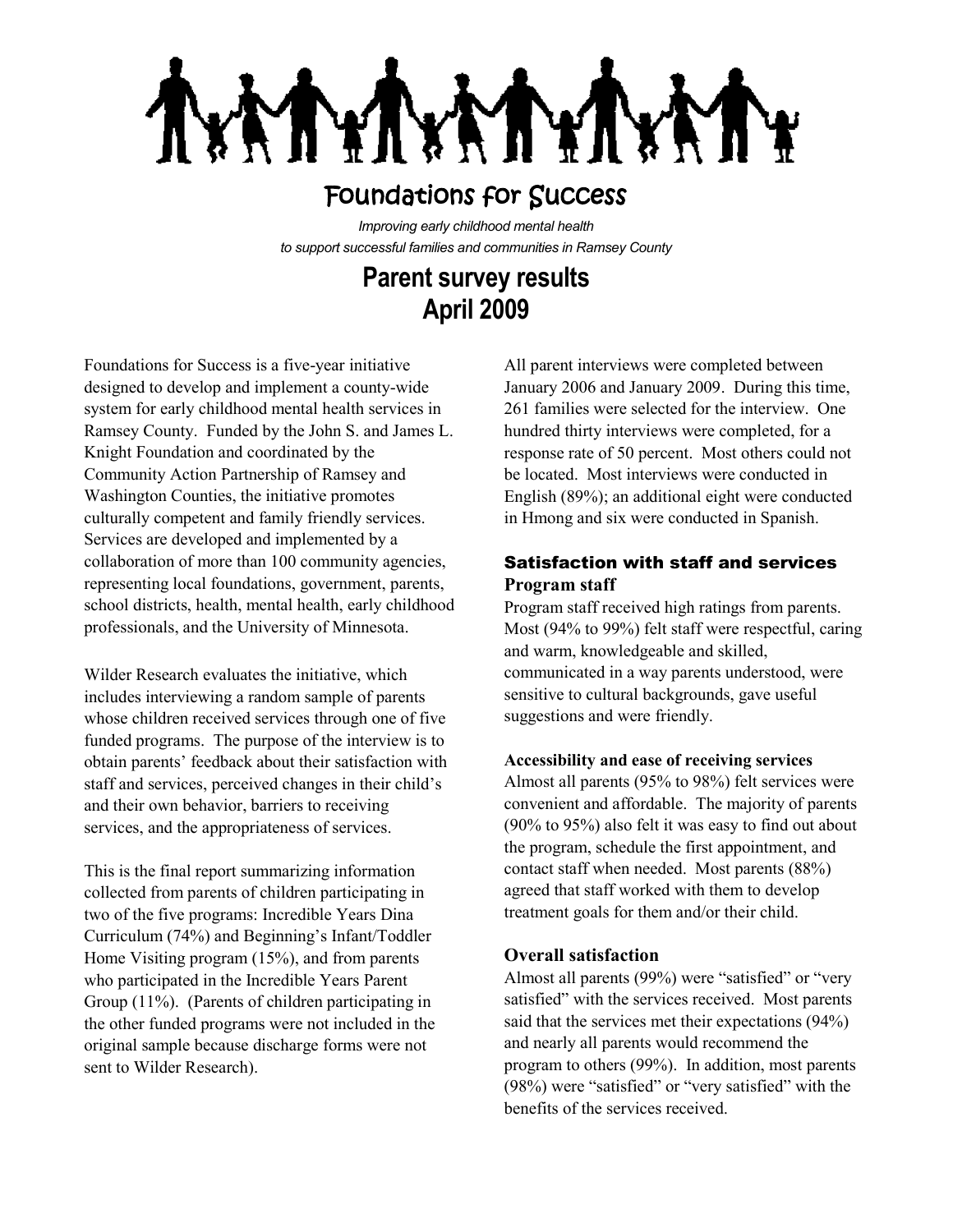# Perceived changes in parents and children

#### **Children's behaviors**

More than three-quarters of parents (81%) said that their child's behavior changed as a result of receiving services. The most prevalent change was improved self-control and related behavior changes. Many parents also observed improvements in their social skills and communication skills. Other parents saw positive changes in their child's motor, speech, and writing skills.

#### **Parents' knowledge and abilities**

Although the majority of parents (89%) did not receive direct services, they also experienced positive changes since their child received services. More than 8 out of 10 said they were able to better understand their child's needs (85%) and most were more aware of their child's positive behaviors and strengths (93%). Most parents (87% to 88%) were more confident that they could help their child grow or develop and felt they were able to make better decisions about services for their child. Somewhat fewer parents (78%) "agreed" or "strongly agreed" that their family life is more under control since receiving services.

#### **Parent involvement in children's services**

Most parents (93% to 99%) said they had the right to approve services and provide input to staff, knew the steps to take if their child was not receiving good service, and felt their opinion was just as important as staff opinions in determining services needs for their child. Slightly fewer parents (84%) "agreed" or "strongly agreed" that they knew about available services for their child.

### **Parent-child relationship**

Parents felt their children generally have good relationships with them and their families. All parents (100%) said that children generally feel comfortable with the family and trust parents to care for them. Most parents felt that their child would come to them for comfort when upset (96%).

### Barriers to receiving service

Parents were asked to rate the extent to which several factors posed a problem for getting their child to the program. Most (88% to 90%) said that transportation, difficulty finding child care for other children, and lack of food, clothing, or other necessities were "not a problem."

However, almost one-quarter of parents (22% to 23%) felt that the lack of information about emotional or behavioral issues in young children and services for those children and parents were at least a "slight problem" in getting their child to the program.

About half of parents (49%) reported encountering any barriers to receiving services. However, when these barriers did exist, they were often not addressed by agency staff. Only 26 of the 64 parents reporting barriers (41%) said that agency staff worked with them to address these problems. Parents identified some ways agency staff did help them, specifically by providing information about referrals and services and providing information and resources.

### Child care and school settings

Most parents (94%) said that their child stayed in the same child care, preschool, or kindergarten throughout the program period. Most parents (95%) "agreed" or "strongly agreed" that their child's current child care or school setting was appropriate for their child.

## Appropriateness of services

More than 8 out of 10 parents (84%) felt their child received the "right amount" of service. Fifteen percent felt "more service was needed" while only one percent felt less service was needed. Many parents reported that they would not change anything about their child's program or did not know what they would change. Others suggested extending the length of the program or increasing the frequency of classes, making specific changes to the program or curriculum, and increasing communication between staff and parents.